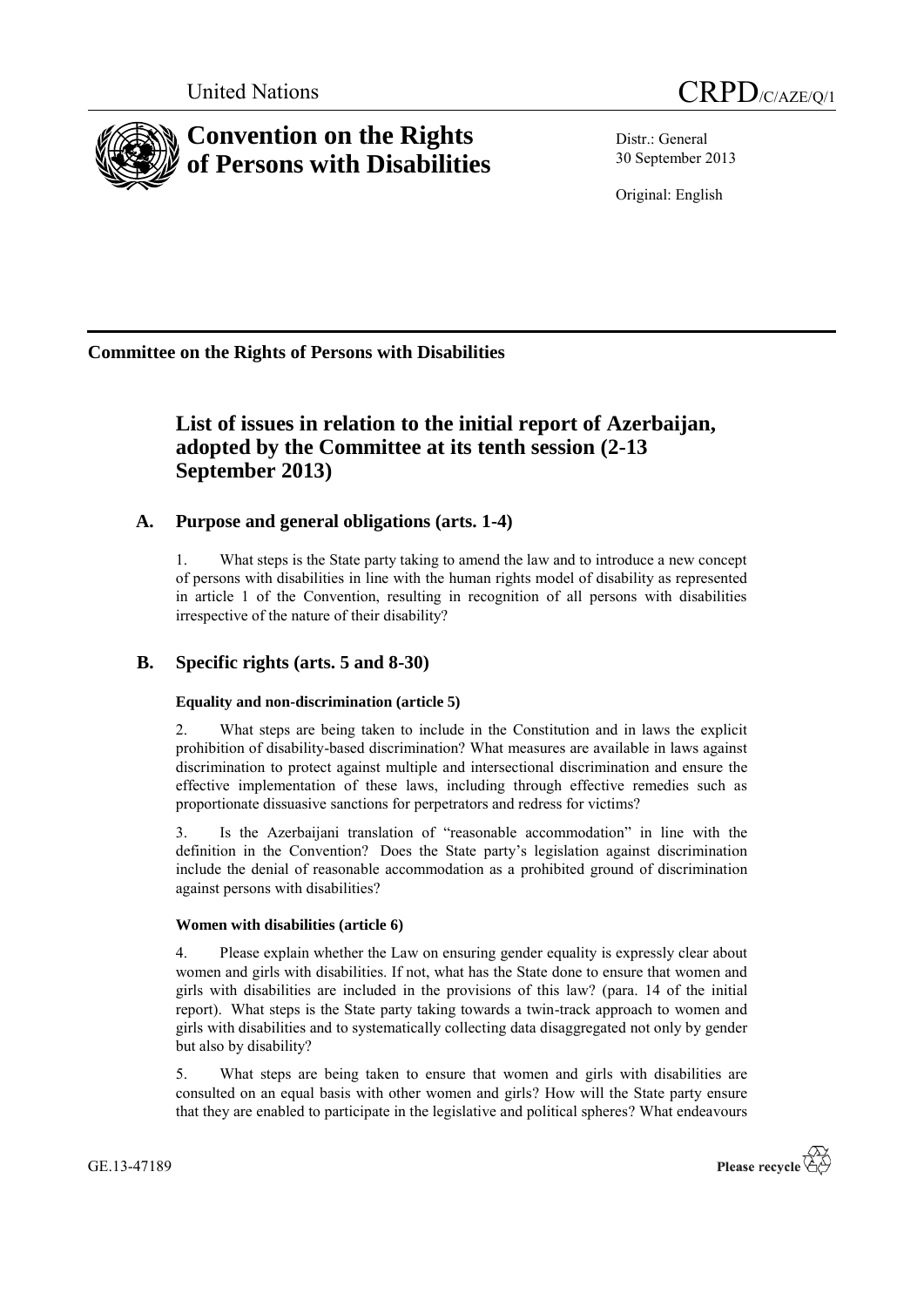has the State Committee on Family, Woman and Child Problems undertaken to specifically serve women with disabilities, and what sort of cases has it handled? (para. 15).

## **Children with disabilities (article 7)**

6. Please explain whether children with disabilities can obtain extraordinary help in any matters beyond medical related fields? (para. 20).

7. Please specify which "children with impaired health are able to obtain additional, exceptional help. How are they identified, who is independently responsible for diagnosing their status and who makes the final decisions about their services on the basis of their needs? Are there any specific measures or actions regarding which parents do not have a right to appeal to a higher forum or a court? (para. 28).

8. What steps will be taken in order to provide the minimum level of benefit (allowance) for the families of children with disabilities? What steps are being taken to abolish the requirement of a minimum of five years of social insurance?

## **Awareness-raising (article 8)**

9. What measures have been taken to provide training, education and awareness-raising of public servants and high-ranking ministry officials on their obligations to implement the Convention, its principles, and the human rights-based approach to disability? What steps has the State party taken to launch and promote awareness-raising campaigns for the general public about persons with disabilities, disabled persons organizations (DPOs), the media, employers, health and educational professionals to foster a positive image of persons with disabilities?

#### **Accessibility (article 9)**

10. Has the Government adopted an accessibility plan which covers all facets of accessibility including the physical environment, transportation, information and communications, including information and communications technologies and systems, to eliminate all existing barriers within a reasonable time frame in both urban and rural zones across the country? If so, does this plan have adequate budget allocation and intermediate benchmarks to allow for the monitoring of progress, and is the plan anchored in law? Do formal accessibility standards exist?

11. How have persons with disabilities and their representative organizations been involved in the development of accessibility laws, plans and policies – for example, the pedestrian crossings in Baku? Are there plans to extend these physical access services beyond Baku to other parts of Azerbaijan and to consult with DPOs in those regions? (para. 40).

## **Situations of risk and humanitarian emergencies (article 11)**

12. Please explain whether evacuation plans and other emergency measures as described in paragraph 74 of the initial report are disability-inclusive.

## **Equal recognition before the law (article 12)**

13. Please indicate whether the State party has adopted measures to move away from the substituted decision-making model and towards a supported decision-making model regarding the legal capacity of persons with disabilities? (para. 63).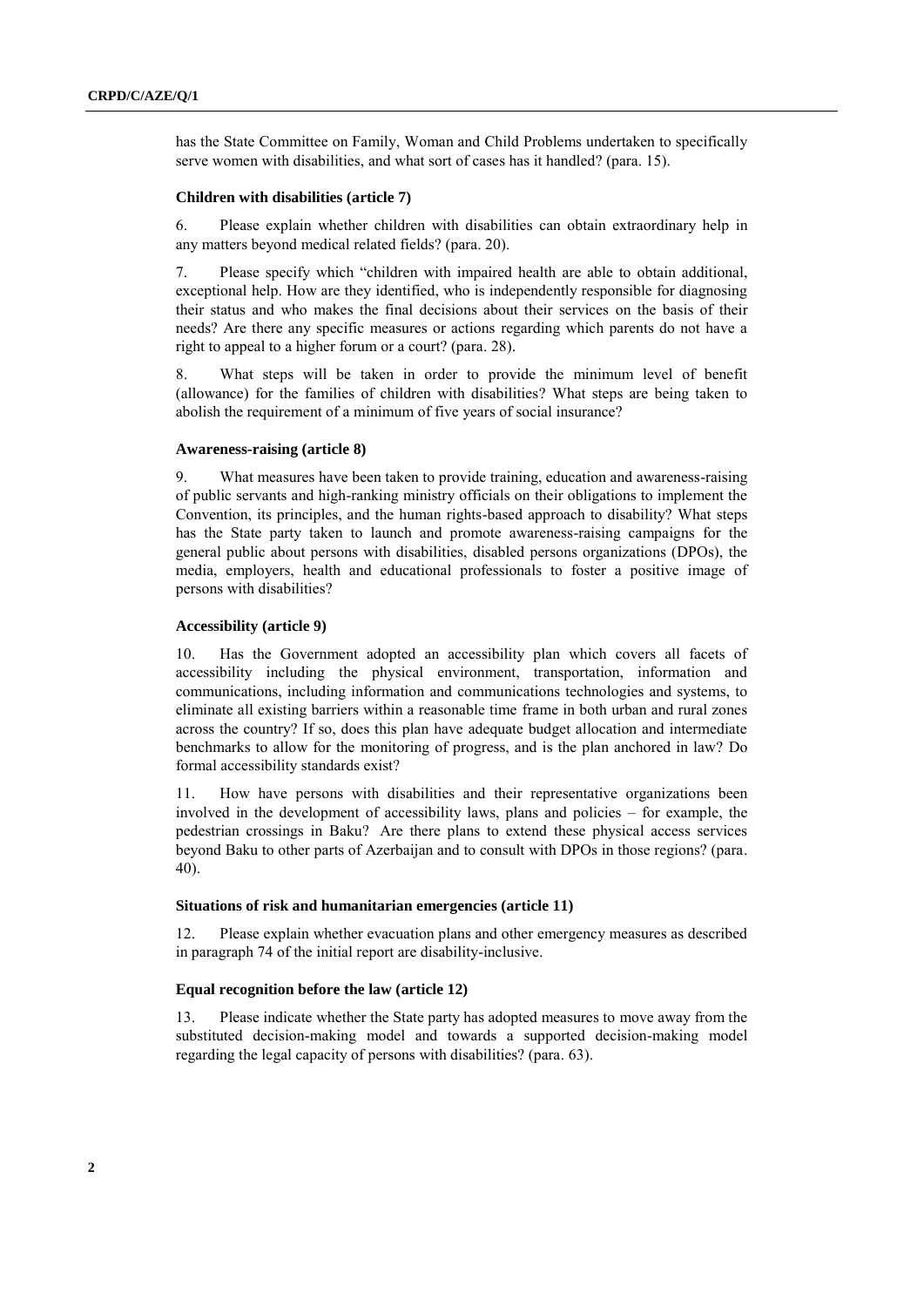## **Access to justice (article 13)**

14. Can persons with disabilities factually and legally appear and act in courts in Azerbaijan? Is there training for judges, lawyers and court staff, and police on the rights of persons with disabilities in accessing justice, including the obligation to provide reasonable accommodation?

## **Liberty and security of the person (article 14)**

15. Please clarify on which grounds "invalids" may be deprived of their liberty under article 53.5 of the Criminal Code and please clarify the criteria that this provision establishes for distinguishing between the "first" and "second" groups (para. 83).

## **Freedom from torture (article 15)**

16. Please inform the Committee about which kinds of medical experimentation are illegal and which are considered legal (para. 136).

## **Freedom from exploitation, violence and abuse (article 16)**

17. Please explain whether the "Complex Program for Fight against Daily Violence in a Democratic Society" 2007 has been expanded to embrace the situation of women and girls with disabilities in Azerbaijan (para. 102).

## **Protecting the integrity of the person (article 17)**

18. Please explain what steps are being taken to explicitly incorporate into the law protection of women and girls with disabilities against forced sterilization, forced abortion, forced contraception and all other forced medication and procedures which are not authorized by individual consent, and to recognize as illegal any treatment which is administered by the consent of a third party, including a guardian.

#### **Liberty of movement and nationality (article 18)**

19. Please provide information on the measures to ensure birth registration of newborns with disabilities, including in rural areas. Are there specific provisions for data collection on children with disabilities? (para. 114).

## **Living independently and being included in the community (article 19)**

20. Please explain what you mean by "Medical-Social Expertise"? How is it constituted? What criteria are used to justify the fact that some persons are deemed unable to live an independent life? What happens to persons with disabilities whom the "Medical Social Expertise" deems incapable of living independently? Is there a possibility of appeal of their decision? What are the options available for people with disabilities deemed incapable of living independently alone? (para. 118).

21. Please provide data on how many persons with disabilities live in institutional facilities. What is the size of these institutions? What is the level of income in comparison with others living outside these institutions?

#### **Personal mobility (article 20)**

22. Please provide information on efforts or related endeavours to provide affordable assistive devices to persons with disabilities.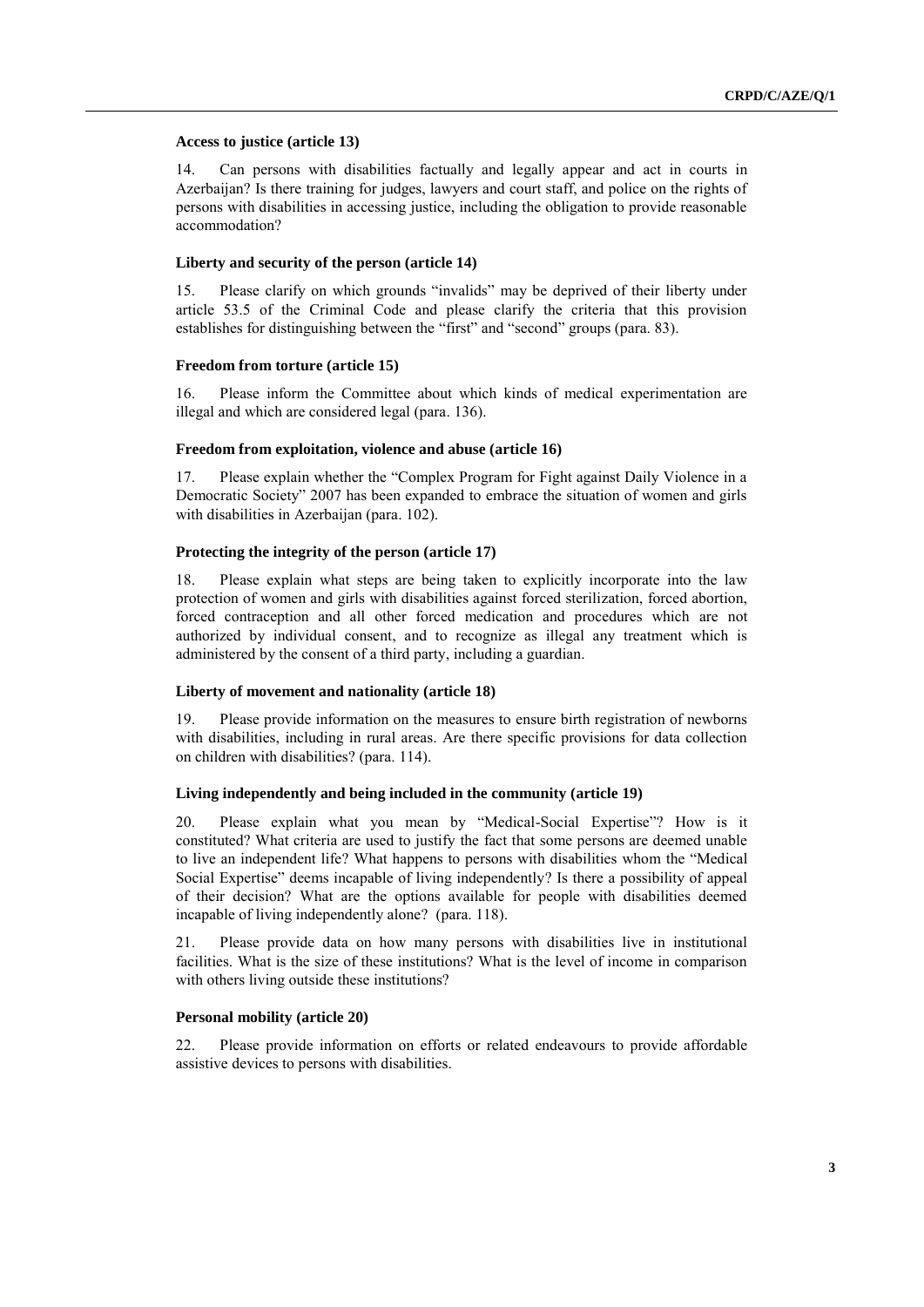#### **Freedom of expression and opinion, and access to information (article 21)**

23. Please provide information on the mechanisms put in place to guarantee freedom of expression to all persons with disabilities and clarify whether access to public information is facilitated in accessible formats.

## **Respect for home and the family (article 23)**

24. Please explain why persons with disabilities in groups 1 and 2 are not allowed to adopt children or act as guardians.

#### **Education (article 24)**

25. What steps are being taken to recognize and incorporate into the law the obligation to provide inclusive education to children with disabilities and the need to implement this widely (covering the regions and rural areas)? (para. 158).

26. What steps has the Government taken to ensure the accessibility, training, and availability of materials in regular schools to make them inclusive of children with disabilities, and to encourage the teaching of sign language and deaf culture, including by reinforcing the level of professional training of sign language teachers?

#### **Health (article 25)**

27. Please elaborate on the measures put in place to provide HIV/AIDS and sexual and reproductive health education and information to children and adults with disabilities in accessible formats and sign language made available across the country (para. 198).

#### **Work and employment (article 27)**

28. Please explain whether the State party plans to introduce disability as a prohibited ground of discrimination in article 6.2.1 of the Law on Employment (para. 216). What sorts of measures are being taken in terms of accessibility and the provision of reasonable accommodation in workplaces?

## **Adequate standard of living and social protection (article 28)**

29. What measures are being taken to bring the amount of social benefit in line with minimum wages and minimum standard of living, including for children with disabilities?

30. What other social benefit schemes are planned for the parents of children with disabilities with regard to covering disability-related needs as well as providing assistance and training to strengthen support for families to care for disabled children in the home?

#### **Participation in political and public life (article 29)**

31. Does the State party plan to repeal or amend the provision which allows for the deprivation of voting rights when a court has declared a person legally incapable? (para. 248).

## **Statistics and data collection (article 31)**

32. Please describe how persons with disabilities were identified and included in censuses prior to 2013. In addition, please provide information on how the State party plans to conduct censuses in the future which fully respect the purpose and content of the Convention.